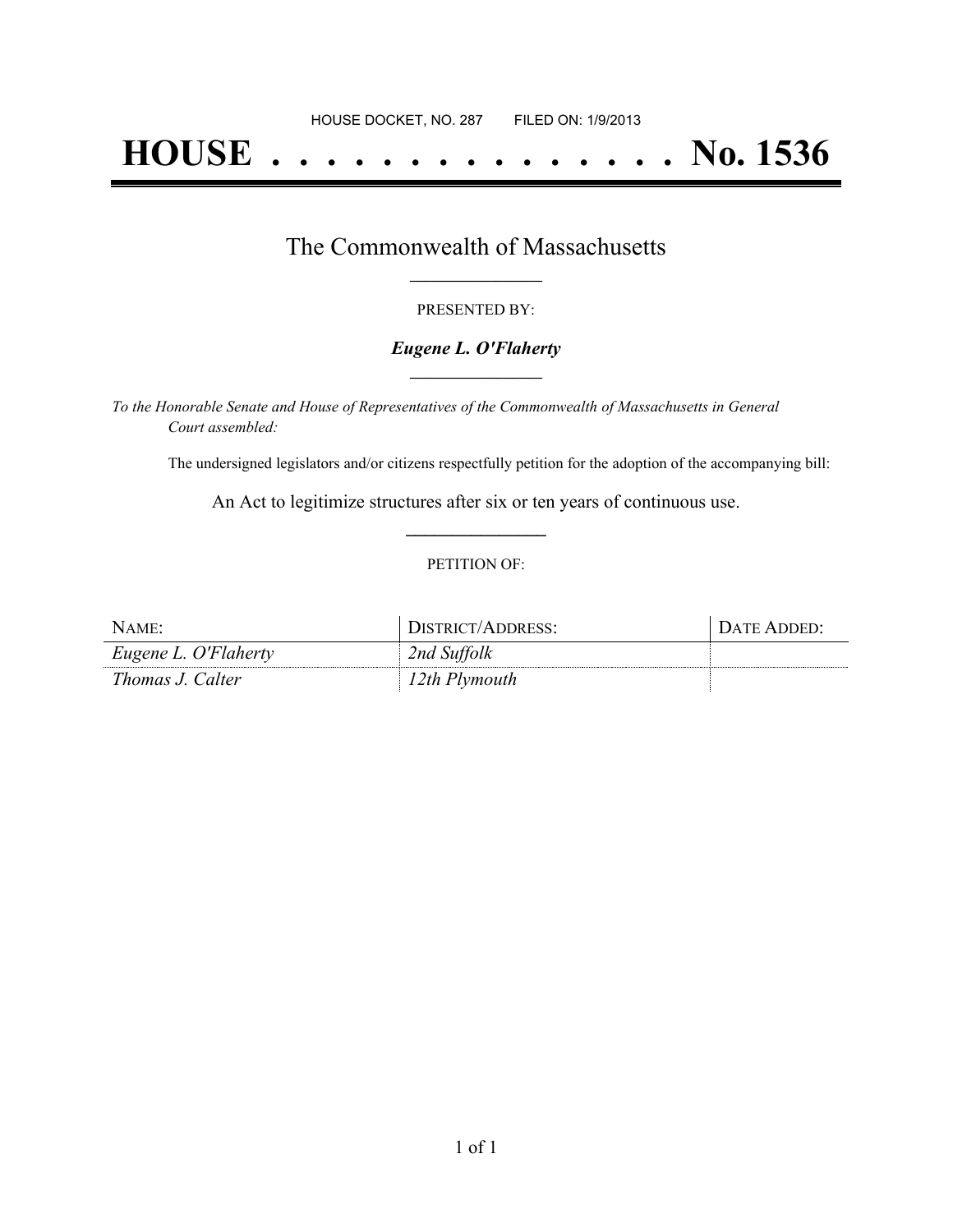## **HOUSE . . . . . . . . . . . . . . . No. 1536**

By Mr. O'Flaherty of Chelsea, a petition (accompanied by bill, House, No. 1536) of Eugene L. O'Flaherty and Thomas J. Calter relative to the statute of limitations in certain court actions involving zoning violations. The Judiciary.

### [SIMILAR MATTER FILED IN PREVIOUS SESSION SEE HOUSE, NO. *1366* OF 2011-2012.]

## The Commonwealth of Massachusetts

**\_\_\_\_\_\_\_\_\_\_\_\_\_\_\_ In the Year Two Thousand Thirteen \_\_\_\_\_\_\_\_\_\_\_\_\_\_\_**

An Act to legitimize structures after six or ten years of continuous use.

Be it enacted by the Senate and House of Representatives in General Court assembled, and by the authority *of the same, as follows:*

1 SECTION 1. Chapter 40A of the General Laws is hereby amended by striking out the 2 second paragraph of section 7 and inserting in place thereof the following paragraph:-

 No local zoning law shall provide penalty of more than three hundred dollars per violation; provided, however, that nothing herein shall be construed to prohibit such laws from providing that each day such violation continues shall constitute a separate offense. No action, suit or proceeding shall be maintained in any court, nor any administrative or other action taken to recover a fine or damages or to compel the removal, alteration, or relocation of any structure or part of a structure or alteration of a structure by reason of any violation of any zoning by-law or ordinance except in accordance with the provisions of this section, section eight and section seventeen; provided, further, that if real property has been improved and used in accordance with the terms of the original building permit issued by a person duly authorized to issue such permits, no action, criminal or civil, the effect or purpose of which is to compel the abandonment, limitation or modification of the use allowed by said permit or the removal, alteration or relocation of any structure erected in reliance upon said permit by reason of any alleged violation of the provisions of this chapter or of any ordinance or by-law adopted thereunder, shall be maintained, unless such action, suit or proceeding is commenced and notice thereof recorded in the registry of deeds for each county or district in which the land lies, or, in